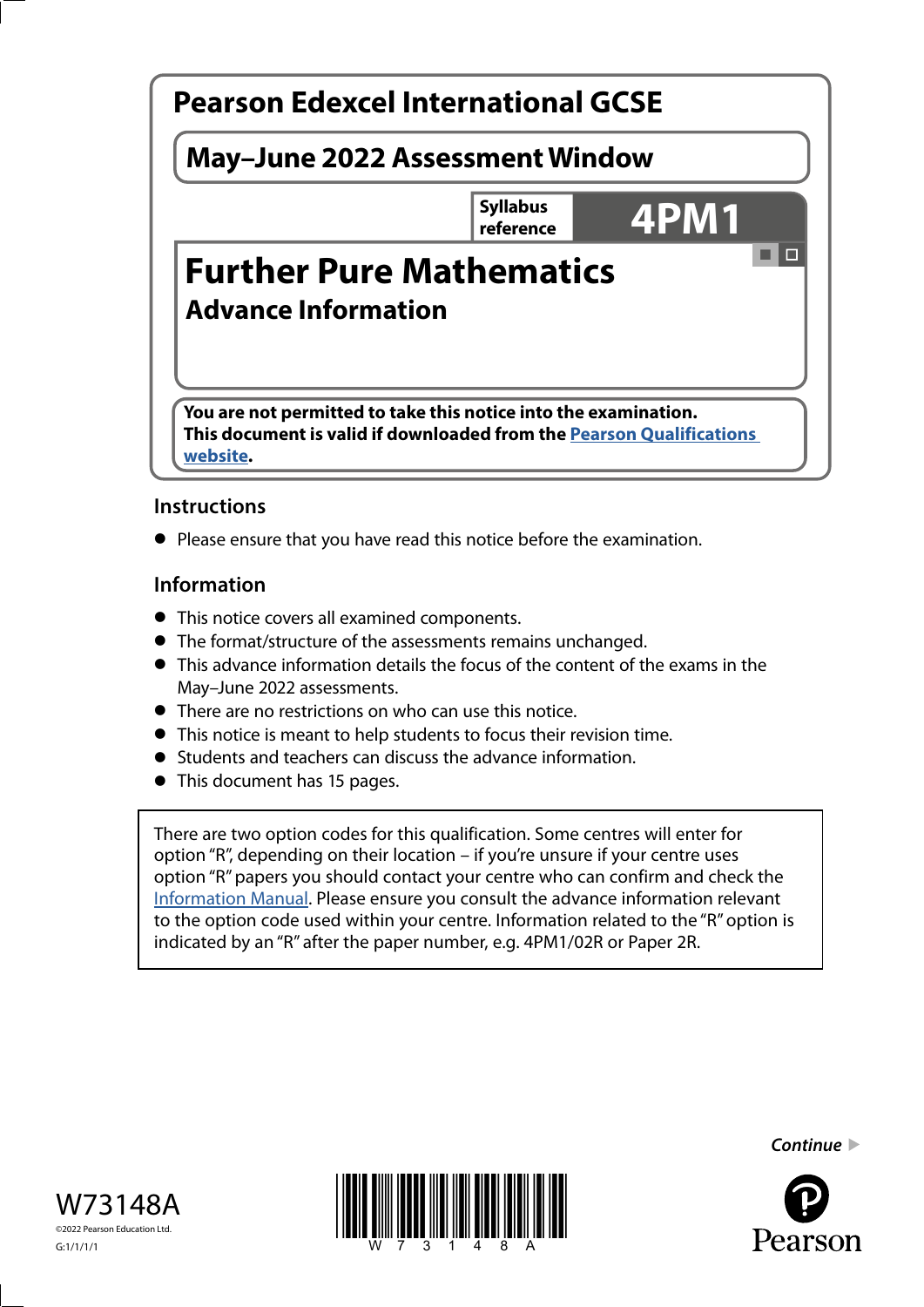#### **General advice**

- In addition to covering the content outlined in the advance information, students and teachers should consider how to:
	- manage their revision of parts of the specification which may be assessed in areas not covered by the advance information
	- manage their revision of other parts of the specification which may provide knowledge which helps with understanding the areas being tested in 2022.
- For specifications with synoptic assessments, topics not explicitly given in the advance information may appear, e.g. where students are asked to bring together knowledge, skills and understanding from across the specification.
- For specifications with optional papers/topics/content, students should only refer to the advance information for their intended option.
- For specifications with NEA, advance information does not cover any NEA components.

A link to the Joint Council for Qualifications guidance document on advance information can be found on the Joint Council for Qualifications website or [here.](https://www.jcq.org.uk/wp-content/uploads/2021/10/Advance-Information-for-General-Qualifications-2021-22.pdf)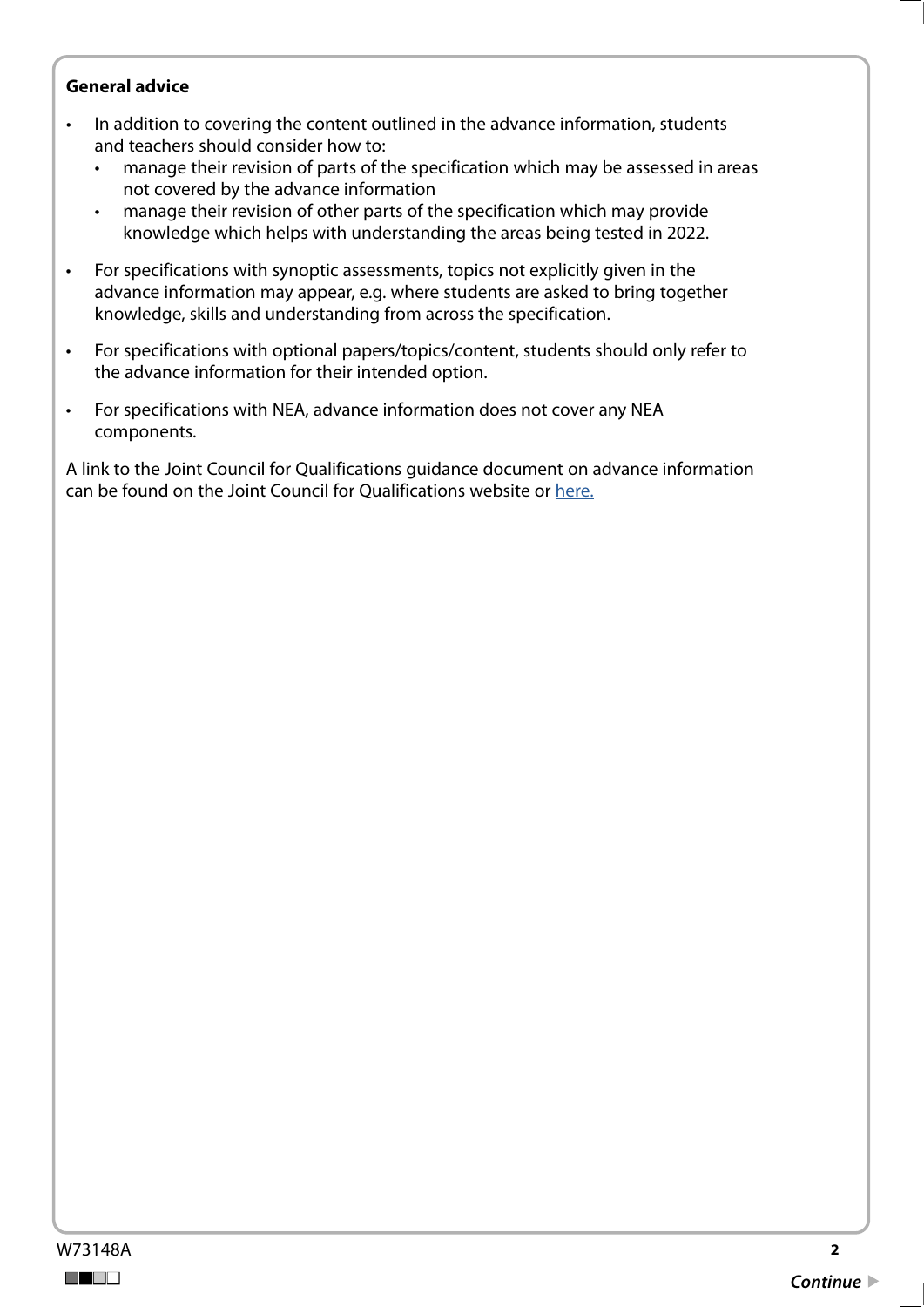#### **Advance Information**

#### **Subject specific section**

- Advance information will be provided for each paper and for each tier of entry.
- The information is presented in approximate specification order and does not reflect the order of the questions.
- Questions may be answerable using one or more of the indicated areas of specification content.
- The areas of content listed are suggested as key areas of focus for revision and final preparation, in relation to the May–June 2022 examinations.
- The aim should still be to cover all specification content in teaching and learning.
- Students may need to draw on prior knowledge and skills.
- Students will still be expected to apply their knowledge to unfamiliar contexts.
- Students responses to questions may draw upon knowledge, skills and understanding from across the content listed when responding to questions.
- Students will be credited for using any relevant knowledge from any other topic areas when answering questions.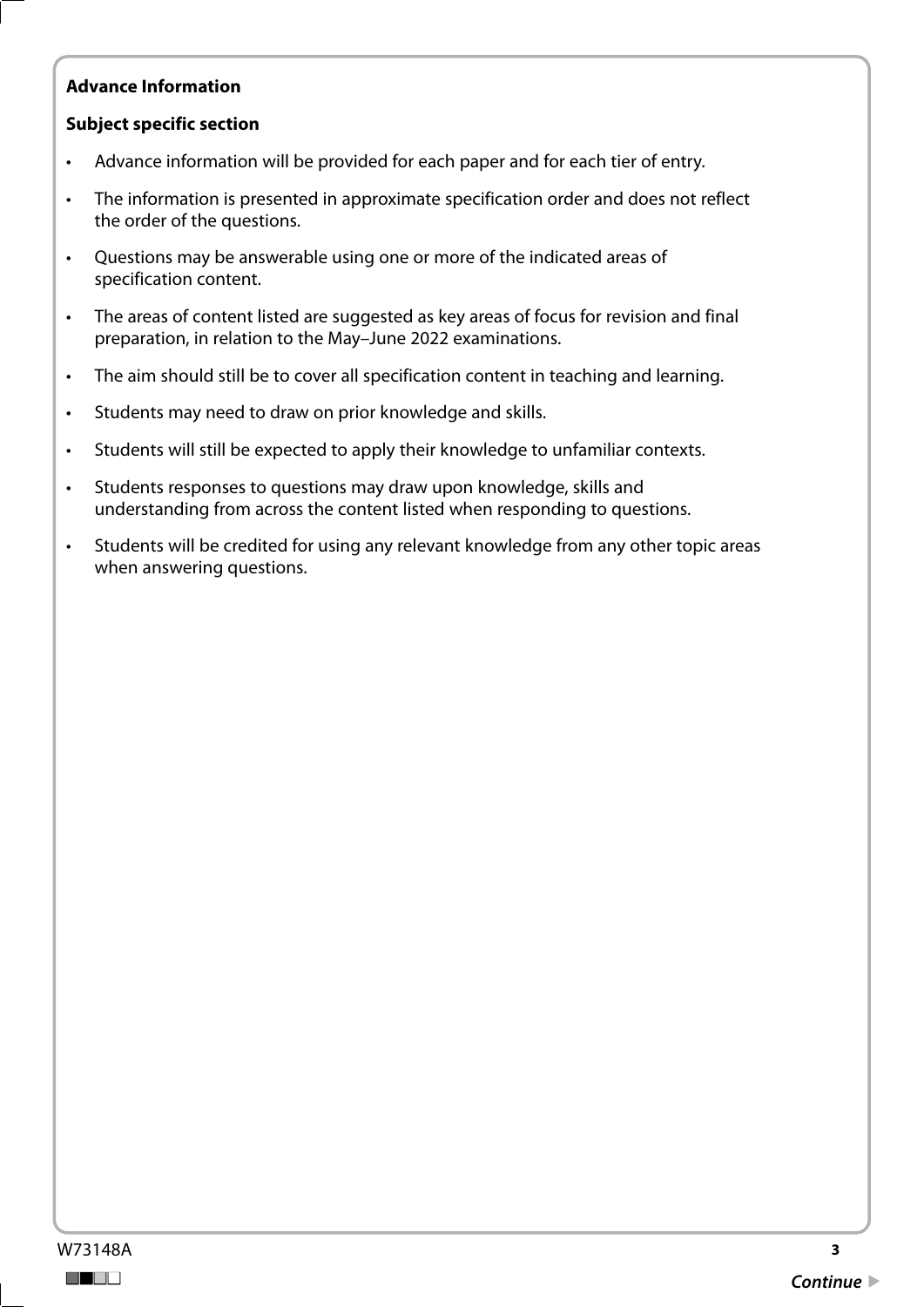# **Paper 01R – grouped by content area**

| <b>Logarithmic functions and Indices</b> |                                        |  |
|------------------------------------------|----------------------------------------|--|
| Graphs                                   | Graph of $log_b x$                     |  |
| Logarithms and indices                   | Properties of logarithms               |  |
| Other                                    | Surds                                  |  |
| The quadratic function                   |                                        |  |
| Equations                                | Solving quadratic equations            |  |
| Roots                                    | Roots of equations                     |  |
| <b>Identities and inequalities</b>       |                                        |  |
| Inequalities                             | Linear and quadratic inequalities      |  |
| <b>Graphs</b>                            |                                        |  |
| <b>Series</b>                            |                                        |  |
|                                          | Arithmetic series                      |  |
| <b>The binomial series</b>               |                                        |  |
|                                          | Expansion                              |  |
| <b>Scalar and vector quantities</b>      |                                        |  |
|                                          | Addition and subtraction of vectors    |  |
| <b>Rectangular Cartesian coordinates</b> |                                        |  |
|                                          | Finding equations of lines             |  |
|                                          | Parallel and perpendicular lines       |  |
|                                          | Point dividing a line in a given ratio |  |
|                                          | Distance between points                |  |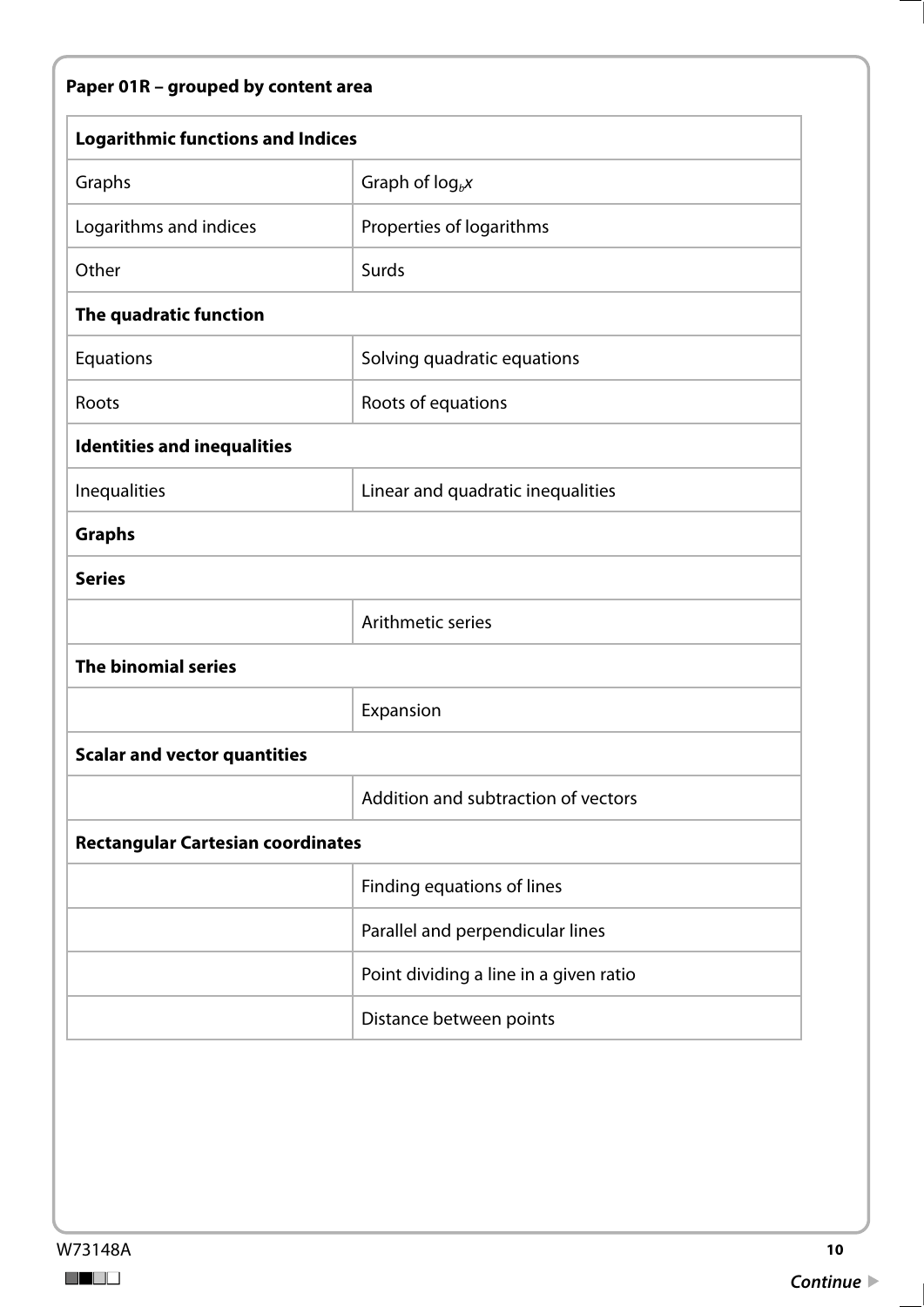| <b>Calculus</b>        |                                           |  |
|------------------------|-------------------------------------------|--|
| <b>Differentiation</b> | Linear kinematics                         |  |
|                        | Differentiation of products and quotients |  |
|                        | Differentiation of function of a function |  |
| Integration            | Integration of trigonometric functions    |  |
|                        | Area under a curve                        |  |
| <b>Trigonometry</b>    |                                           |  |
|                        | Use of radians for arcs and sectors       |  |
|                        | Use of $\frac{1}{2}$ absinC               |  |
|                        | Sine and cosine rule                      |  |
|                        | <b>Addition formulae</b>                  |  |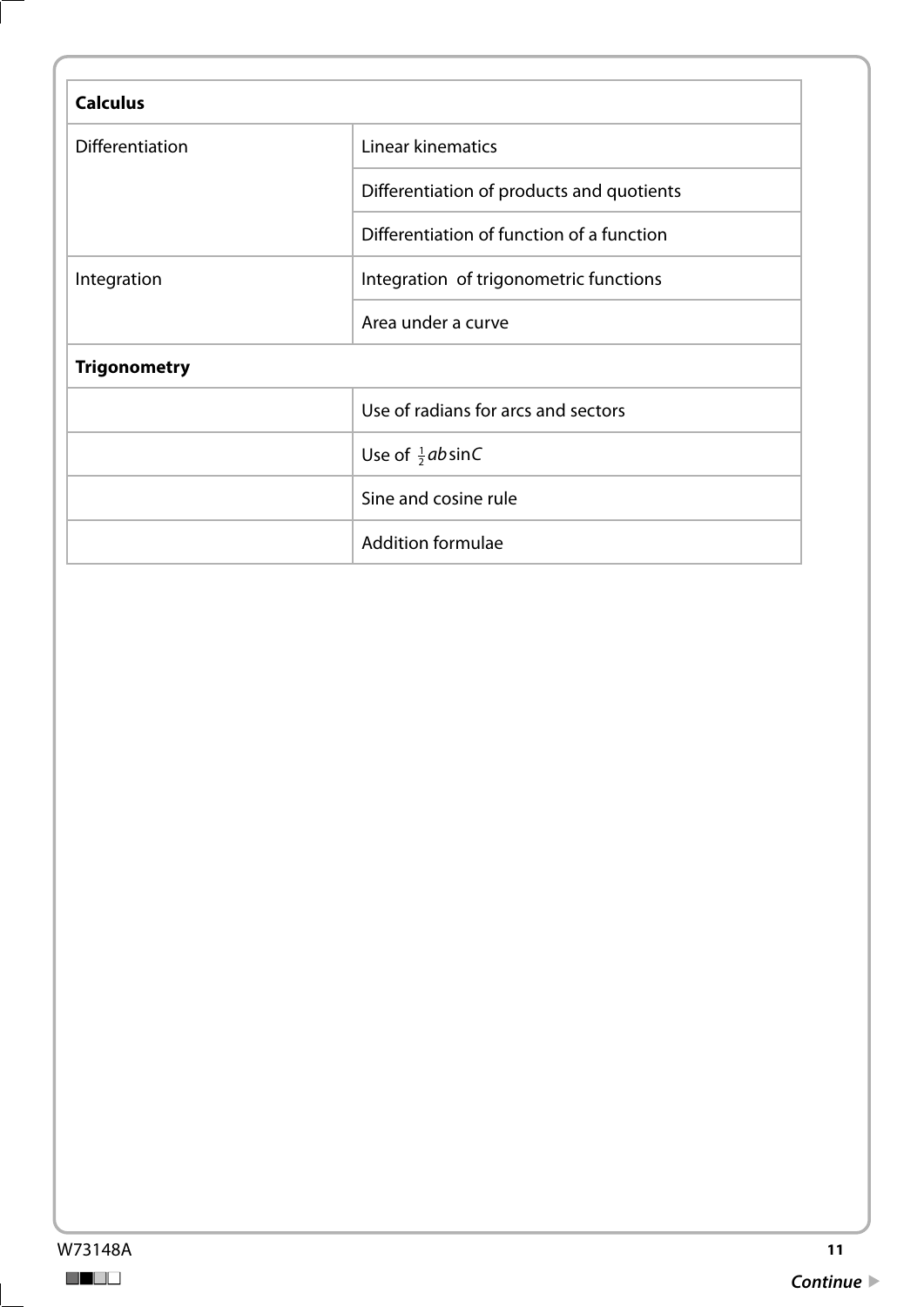# **Paper 02R – grouped by content area**

| <b>Logarithmic functions and Indices</b> |                                     |  |
|------------------------------------------|-------------------------------------|--|
| Graphs                                   | Graph of $a^x$                      |  |
| Logarithms and indices                   | Properties of logarithms            |  |
| The quadratic function                   |                                     |  |
| Manipulation                             | Discriminant                        |  |
| Equations                                | Solving quadratic equations         |  |
| <b>Identities and inequalities</b>       |                                     |  |
| Manipulation                             | Factor and remainder theorem        |  |
|                                          | Simple algebraic division           |  |
| <b>Graphs</b>                            |                                     |  |
|                                          | <b>Rational functions</b>           |  |
|                                          | Solution of equations               |  |
| <b>Series</b>                            |                                     |  |
|                                          | Geometric series                    |  |
| <b>The binomial series</b>               |                                     |  |
|                                          | Expansion                           |  |
| <b>Scalar and vector quantities</b>      |                                     |  |
|                                          | Addition and subtraction of vectors |  |
|                                          | Position vectors                    |  |
|                                          | Magnitude of a vector               |  |
| <b>Rectangular Cartesian coordinates</b> |                                     |  |
|                                          | Finding equations of lines          |  |
|                                          | Parallel and perpendicular lines    |  |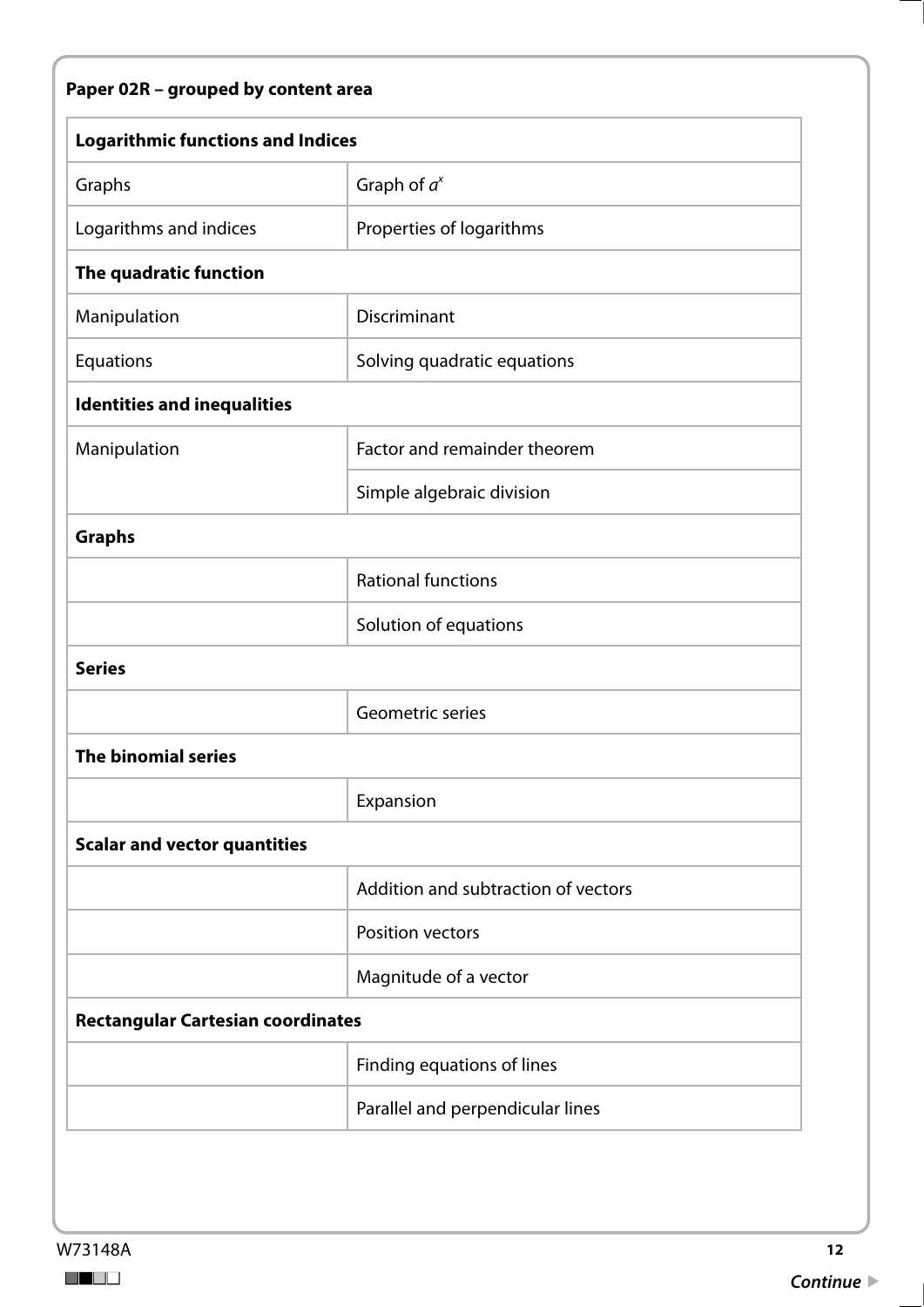| <b>Calculus</b>        |                                           |
|------------------------|-------------------------------------------|
| <b>Differentiation</b> | Connected rates of change                 |
|                        | Differentiation of products and quotients |
|                        | Equations of tangents and normals         |
|                        | Stationary points                         |
| Integration            | Integration of exponential functions      |
|                        | Area under a curve                        |
| <b>Trigonometry</b>    |                                           |
|                        | 3-D trigonometry                          |
|                        | Solving trigonometric equations           |
|                        | <b>Identities</b>                         |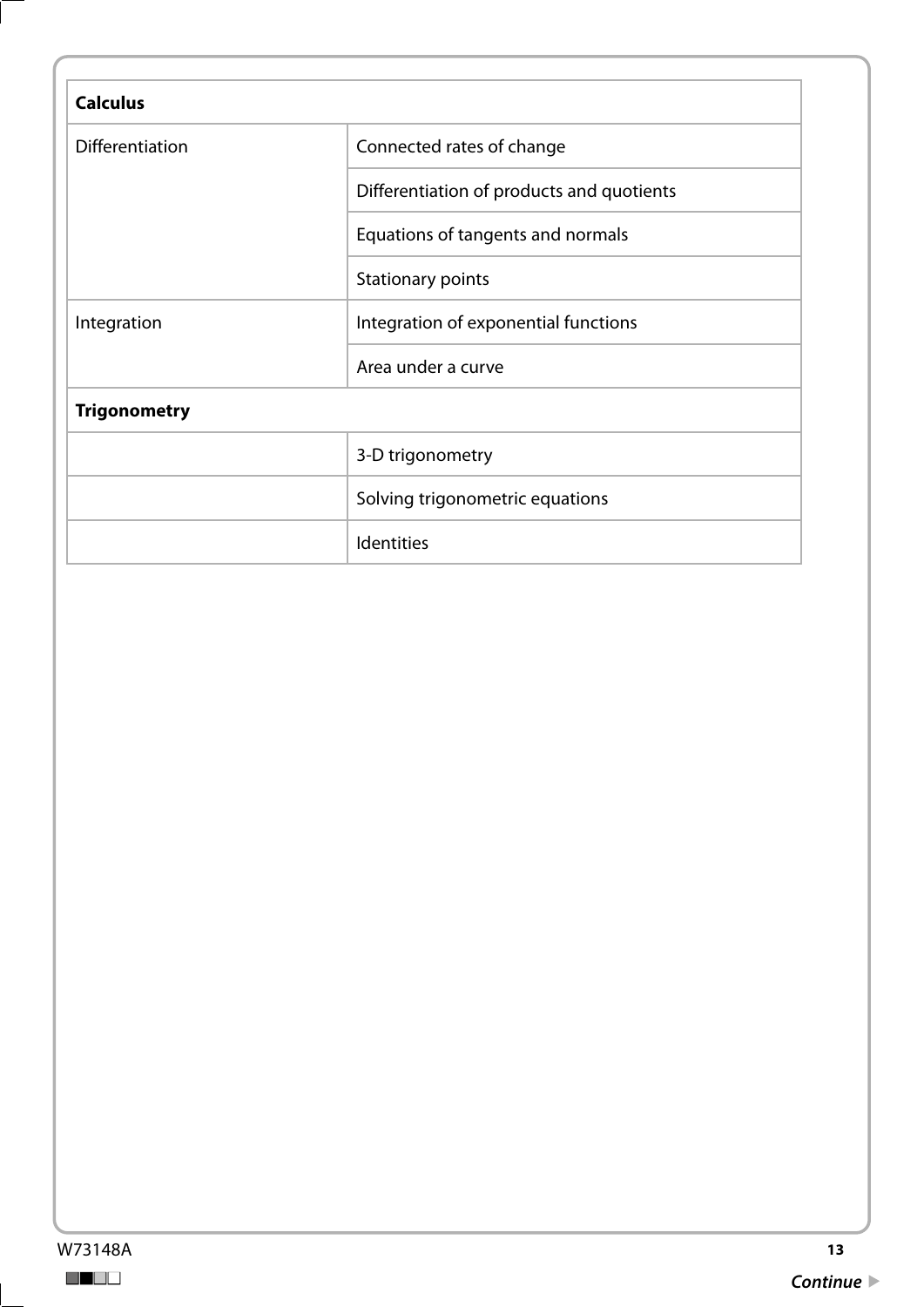| <b>Logarithmic functions and Indices</b> |                                     |
|------------------------------------------|-------------------------------------|
| Graphs                                   | Graph of $log_b x$                  |
|                                          | Graph of $a^x$                      |
| Logarithms and indices                   | Properties of logarithms            |
| Other                                    | Surds                               |
| The quadratic function                   |                                     |
| Manipulation                             | Discriminant                        |
| Equations                                | Solving quadratic equations         |
| Roots                                    | Roots of equations                  |
| <b>Identities and inequalities</b>       |                                     |
| Manipulation                             | Factor and remainder theorem        |
|                                          | Simple algebraic division           |
| Inequalities                             | Linear and quadratic inequalities   |
| <b>Graphs</b>                            |                                     |
|                                          | Rational functions                  |
|                                          | Solution of equations               |
| <b>Series</b>                            |                                     |
|                                          | Arithmetic series                   |
|                                          | Geometric series                    |
| <b>The binomial series</b>               |                                     |
|                                          | Expansion                           |
| <b>Scalar and vector quantities</b>      |                                     |
|                                          | Addition and subtraction of vectors |
|                                          | <b>Position vectors</b>             |
|                                          | Magnitude of a vector               |